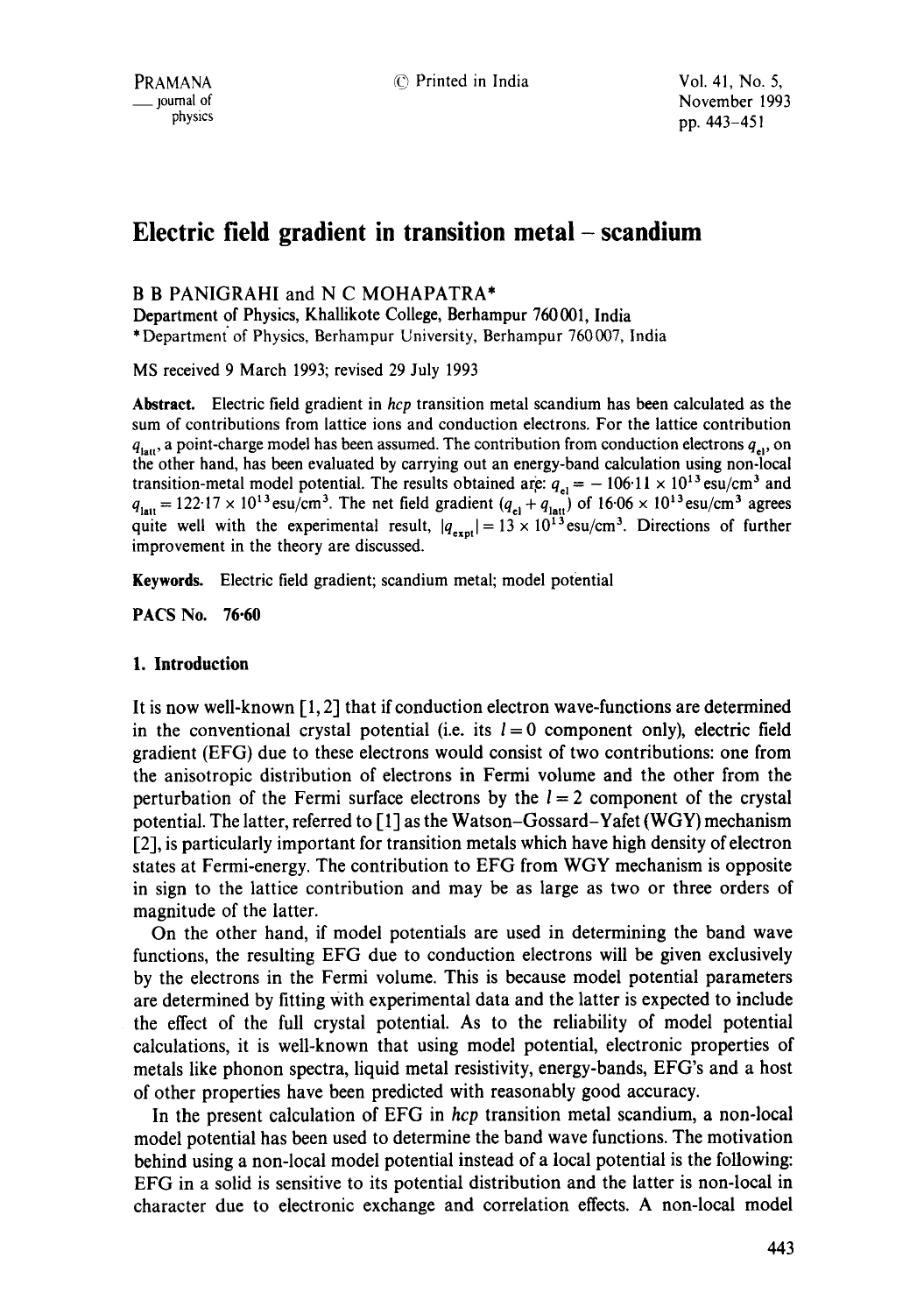#### *B B Panigrahi and N C Mohapatra*

potential is therefore expected to simulate the potential distribution in a metal better than a local model potential. The net EFG is expressed as a sum of lattice contribution  $q<sub>latt</sub>$  and the conduction electron contribution  $q<sub>el</sub>$ . The former is evaluated using the point-ion approximation [3, 4] for all the lattice ions except the one at whose nuclear site EFG is required. This is a good approximation in view of the fact that the overlap of the spherical cores of the distant ions with that of the ion in question is negligible. The effect arising from the deformation of the core of the ion in question by the distant ions and the nuclear quadrupole moment has been included through the Sternheimer antishielding factor [5]. But the contribution to EFG due to the deformed cores of the distant ions, which is expected to be small has been neglected. Unlike lattice contribution, the shielding/antishielding of electronic contribution is however very small [2] and in the absence of radially dependent antishielding factor  $\gamma(r)$  [6] for Sc, it is estimated fairly accurately.

The results from the present calculation are compared with experiment as well as with other calculations [7-9]. The paper is organised as follows. In §2, the theory of electric quadrupole interaction in Sc is briefly described. Results and discussions are presented in  $\S 3$  and  $\S 4$  summarises the conclusions.

### 2. Theory

In Sc, the electrons in ls through 3p orbitals are treated as core electrons and those in 3d and 4s are treated as conduction electrons. The model Hamiltonian expressed in atomic units (au) is given by

$$
H = -\nabla^2 + V_m,\tag{1}
$$

where  $V_m$  is the model potential. It consists of a local and a non-local part and has the form

$$
V_m(E) = V_L - \sum_{l} A_l(E) P_l.
$$
 (2)

The parameters  $A_i$  as well as the model potential  $V_m$  are in general energy dependent.  $V_L$  is the local energy – independent part of the model potential and  $P_t$  is the standard angular momentum projection operator. The parameters  $A_t$  that are listed in literature [10] are however evaluated at Fermi energy  $E_f$ . But for the study of electronic properties of Fermi volume electrons, it is essential to use the energy dependent model potential. Therefore, to express  $V_m(E)$  in terms of  $V_m(E_f)$ , we expand the former in a Taylor series about  $E_f$ . Retaining terms to first power in  $(E - E_f)$  in the said expansion, we obtain

$$
V_m(E) = V_m(E_f) + (E - E_f)(\partial V_m/\partial E)_{E_f},
$$
\n(3)

which in view of (2) reduces to

$$
V_m(E) = V_L - \sum_i A_i(E_f) P_i - (E - E_f) \sum_i \left( \frac{\partial A_i}{\partial E} \right)_{E_f} P_i.
$$
 (4)

For narrow band metals the third term in (4) is expected to be negligible for two reasons. (1) The energy interval  $E - E_f$  would be small and (2) the parameters  $A_i$ known to be slowly varying function of  $E$  [11] would remain almost constant in the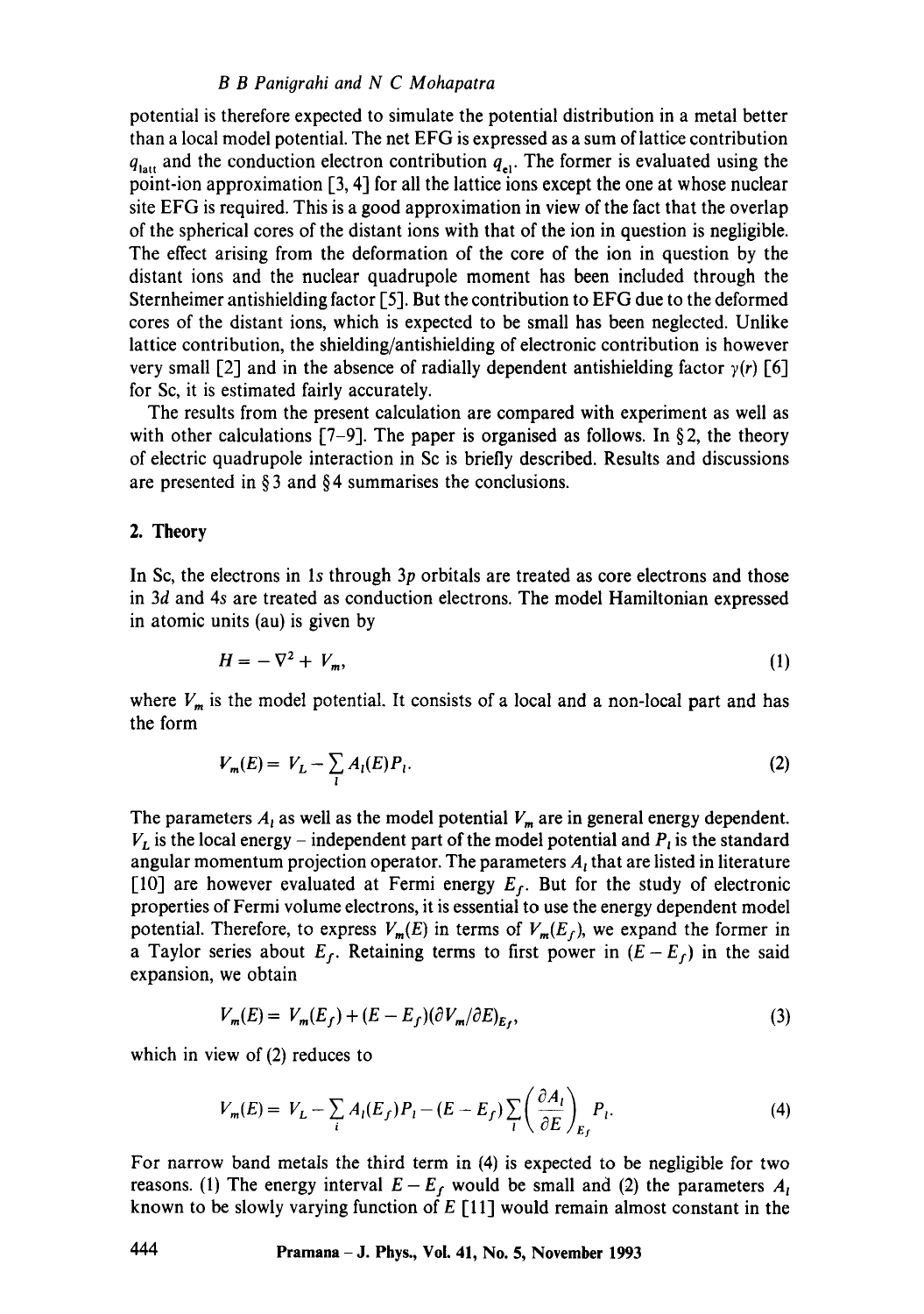# *Electric field oradient in scandium metal*

narrow energy range of occupied bands. Thus, for narrow band metals, one could approximate  $V_m(E)$  as

$$
V_m(E) \simeq V_L - \sum_l A_l(E_f) P_l. \tag{5}
$$

i.e. one may use the same model parameters as evaluated at  $E_f$  for all the occupied energies in narrow band metals.

The model potential used in the present work is that of Animalu [10]. The corresponding screened form factor is expressed as the sum of a local  $V_L$  and non-local  $V_{NL}$  contribution. That is,

$$
\frac{V(\mathbf{k} + \mathbf{K}, \mathbf{k} + \mathbf{K}')}{\varepsilon(|\mathbf{K}' - \mathbf{K}|)} = \frac{V_L(|\mathbf{K}' - \mathbf{K}|) + V_{NL}(\mathbf{k} + \mathbf{K}, \mathbf{k} + \mathbf{K}')}{\varepsilon(|\mathbf{K}' - \mathbf{K}|)},
$$
(6)

where

$$
V_L(|\mathbf{K}' - \mathbf{K}|) = \frac{-4\pi d}{\Omega|\mathbf{K}' - \mathbf{K}|^3} \left\{ \sin(|\mathbf{K}' - \mathbf{K}|R_m) - |\mathbf{K}' - \mathbf{K}|R_m \cos(|\mathbf{K}' - \mathbf{K}|R_m) \right\}
$$
  
\n
$$
= \frac{8\pi Z}{\Omega|\mathbf{K}' - \mathbf{K}|^2} \cos(|\mathbf{K}' - \mathbf{K}|R_m)
$$
  
\n
$$
+ \left\{ \frac{4\pi}{\Omega} \frac{|Ec|}{|\mathbf{K}' - \mathbf{K}|^3} - \frac{24\pi Z \alpha_{\text{eff}}}{|\mathbf{K}' - \mathbf{K}|^5 R_c^3 \Omega} \right\} \left\{ \sin(|\mathbf{K}' - \mathbf{K}|R_c) \right\}
$$
  
\n
$$
- |\mathbf{K}' - \mathbf{K}|R_c \cos(|\mathbf{K}' - \mathbf{K}|R_c) \right\}, \tag{7}
$$

and

$$
V_{NL}(\mathbf{k} + \mathbf{K}, \mathbf{k} + \mathbf{K}') = \frac{-4\pi R_m^3}{\Omega(x^2 - y^2)} \sum_{l=0}^{2} (A_l - d)(2l+1) P_l(\cos \theta_{\mathbf{k} + \mathbf{K}, \mathbf{k} + \mathbf{K}'})
$$
  
 
$$
\times \{y_j_i(x)j_{i-1}(y) - x_j_i(y)j_{i-1}(x)\},
$$
 (8)

In (7) the last line is the contribution to local potential arising from correlation and orthogonalization correction [10]. x and y occurring in (8) stand for  $|{\bf k} + {\bf K}| R_m$  and  $|\mathbf{k} + \mathbf{K}'| R_{m}$  respectively,  $j_{i}(x)$  is the spherical Bessel function of order *l*. The parameter  $d = (2Z/R_m)$  and Z is the valency of the ion. The values of all the other parameters are given in [10]. The dielectric function  $\varepsilon$  used in the present work for screening the bare ion form factor is given [10] by

$$
\varepsilon(q) = 1 + \frac{6\pi Z (1 + \alpha_{\text{eff}})}{\Omega E_f q^2} \left\{ 1 - \frac{q^2}{2(q^2 + k_f^2 + 2k_f/\pi)} \right\}
$$

$$
\times \left[ 1 + \frac{1}{2} \frac{1 - (q/2k_f)^2}{(q/2k_f)} \log \left| \frac{1 + q/2k_f}{1 - q/2k_f} \right| \right],
$$
(9)

where  $k_f$  is the Fermi wave vector. It may be remarked here that the screening of the bare ion model potential by dielectric constant of the valence electron gas builds into the procedure the self-consistency of electron potential to a large extent.

The model wave function  $\chi_n$  is expanded in a basis of plane waves,

$$
|\chi_n(\mathbf{k})\rangle = \sum_{\mathbf{K}} C_n(\mathbf{k} + \mathbf{K}) |\mathbf{PW}(\mathbf{k} + \mathbf{K})\rangle.
$$
 (10)

The band energies  $E_n(\mathbf{k})$  and the coefficients  $C_n(\mathbf{k} + \mathbf{K})$ , where *n* is the band index,

**Pramana- J. Phys., Vol. 41, No. 5, November 1993 445**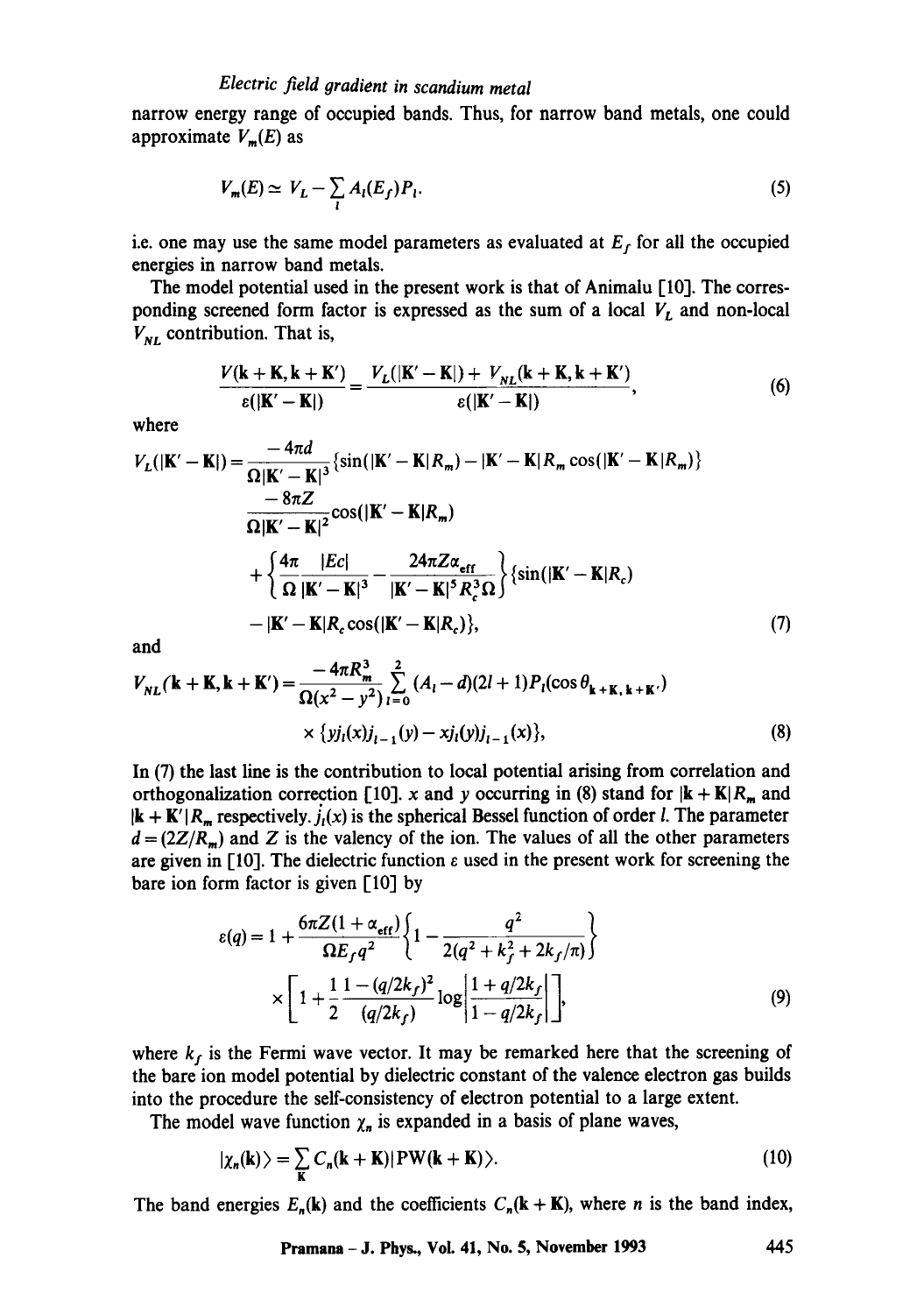are determined as solutions of the secular equation,

$$
|H_{\mathbf{k} + \mathbf{K}, \mathbf{k} + \mathbf{K}'} - E_n(\mathbf{k}) \delta_{\mathbf{K} | \mathbf{K}'}| = 0. \tag{11}
$$

The true wave function  $\Psi_n(k, r)$  is constructed from the corresponding model wave function  $\chi_n(\mathbf{k}, \mathbf{r})$  by orthogonalising the latter to the core states. That is,

$$
|\Psi_n(\mathbf{k})\rangle = \sum_{\mathbf{K}} C_n(\mathbf{k} + \mathbf{K})[|\mathbf{PW}(\mathbf{k} + \mathbf{K})\rangle - \sum_{\mathbf{t}} \langle \phi_{\mathbf{t}}(\mathbf{k})| \mathbf{PW}(\mathbf{k} + \mathbf{K}) \rangle \phi_{\mathbf{t}}(\mathbf{k})\rangle],
$$
\n(12)

where  $\phi_t(\mathbf{k}, \mathbf{r})$  is the tight-binding (TB) function representing the tth core state in metal and  $\langle \phi_n(\mathbf{k})|PW(\mathbf{k} + \mathbf{K})\rangle$  is the orthogonalisation coefficient.

The contribution to EFG from the conduction electrons is calculated using the relation [4],

$$
q_{el} = -\sum_{n\mathbf{k}} \int \Psi_{n}^{*}(\mathbf{k}, \mathbf{r}) \frac{3\cos^{2}\theta - 1}{r^{3}} [1 - \gamma(r)] \Psi_{n}(\mathbf{k}, \mathbf{r}) d^{3} r,
$$
 (13)

where the negative sign is a consequence of the negative charge on electron, r and  $\theta$ refer to the nucleus in question as the origin and the c-axis as the z direction. The sum in  $(13)$  is taken over the occupied bands at the reduced wave vector **k** in the Brillouin Zone (BZ).

The lattice contribution, on the other hand, is evaluated using the standard expression [3, 4],

$$
q_{\text{latt}} = Z(1 - \gamma_{\infty}) [0.0065 - 4.4584(c/a - 1.633)]/a^3, \tag{14}
$$

which results from summing over the ionic EFG due to all the distant point-ions located at the lattice sites. Z and  $\gamma_m$  in (14) denote the valency and Sternheimer antishielding factor respectively and c and a are lattice parameters of the *hcp* crystal.

The factor  $1-\gamma(r)$  in (13) shields the electronic contribution. This would have negligible effect on the contribution arising from the part involving TB function of  $\Psi_n(k, r)$ . This is because in the region where the amplitude of core functions is large,  $y(r)$  is negligible and in the region where  $y(r)$  is large, the amplitude of core function is negligible. On the other hand, the effect of shielding on plane wave contribution is likely to be significant because of the long range nature of plane wave states and the saturation value of  $\gamma(r)$  at large distance.

# **3. Results and discussion**

The lattice parameters  $a = 6.2391$  au and  $c = 9.9316$  au are taken from the work of Das [12]. The model potential parameters used are those of Animalu [10]. Energies and band wave functions are calculated at 3456 representative k points chosen" throughout the full BZ. For this purpose, in each of the 1/24th irreducible part of BZ, 144 k points distributed suitably over nine equidistant planes sliced perpendicular to c-axis are chosen. To each of these k points a weight factor in proportion to the volume it represents is assigned. Accuracy of EFG with respect to variation in the number of k points has been tested and found good to within 1% for the number of k points chosen in the present work. At each k point the model wave function  $\chi_n(k, r)$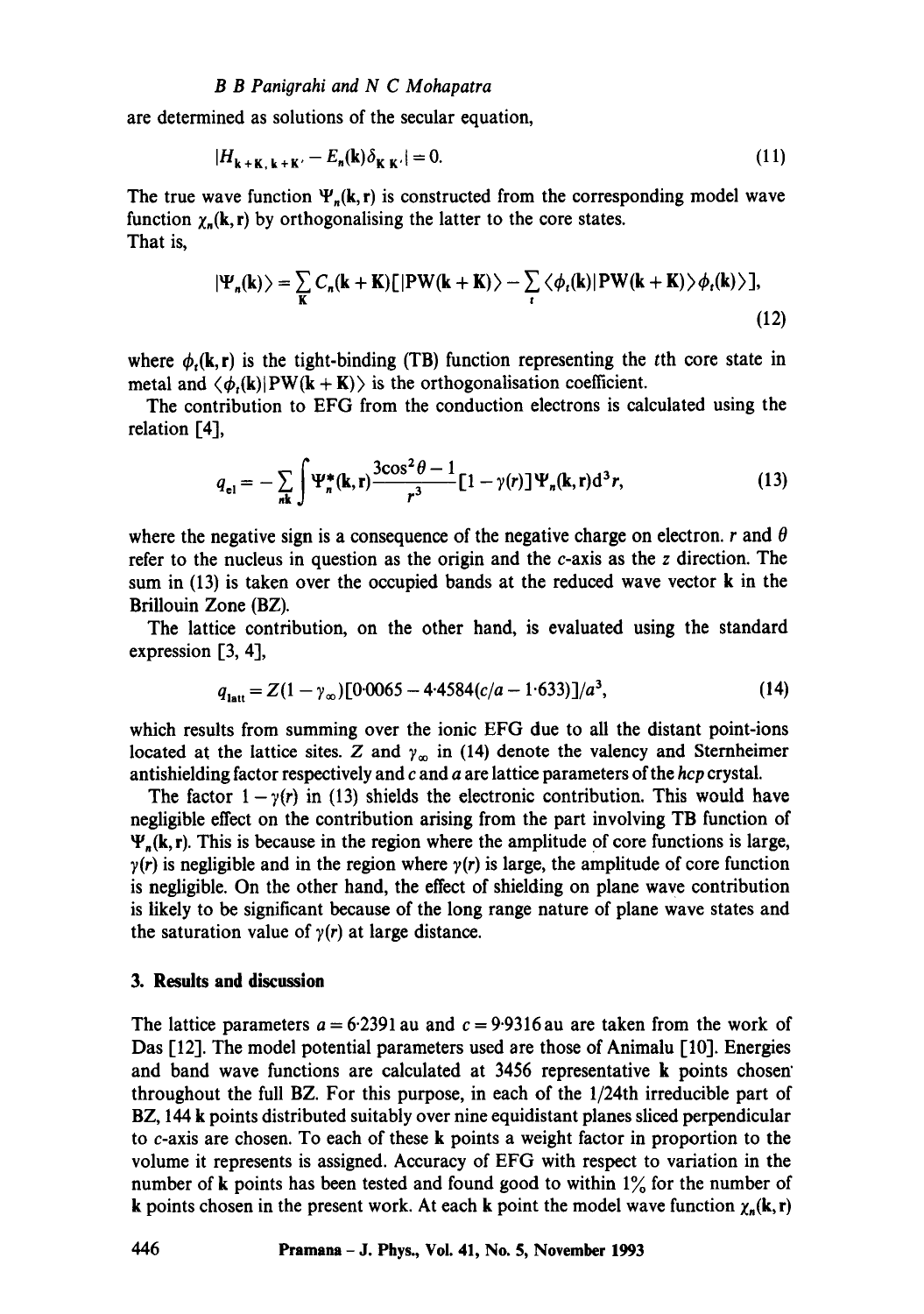## *Electric field #radient in scandium metal*

is expanded in 23 plane waves corresponding to the shortest 23 wave vectors  $|\mathbf{k} + \mathbf{K}|$ for that k point. Thus the size of the matrix diagonalised at each k point is  $23 \times 23$ . With this choice the convergence of energy and eigen function is found good. For this purpose energies of occupied bands were calculated by varying the size of the matrix successively and the corresponding rate of changes in energy were noted. With  $23 \times 23$  matrix the bands have converged to within 0.001 Ry.

The difference between  $E_t$  and the energy of the lowest occupied band at most of the representative k points chosen in the present work is found to be less than  $0.5 \text{ Ry}$ . This justifies the narrow band approximation in Sc.

The shape of energy bands calculated at symmetry points in the present work is compared with the one obtained by Das [12]. Except for the absolute value of energy, the shape of the band structure agrees fairly well with that of  $\text{Das } [12]$ . The difference in the absolute values of energy at any given symmetry point is attributed to the different choices of the zero of energy scale in both the calculations. The density of states at Fermi energy in the present work is about 9 states  $Ry^{-1}$  atom<sup>-1</sup>. This is somewhat lower than the value obtained by Das [12]. This may suggest that the contributions to specific heat from lattice phonons and electron paramagnon interaction in Sc are more important than the electronic contribution at the temperature  $(11^{\circ}K)$ considered.

Since  $\gamma(r)$  for Sc is not available, the unshielded value of  $q_{el}$  (i.e. by putting  $\gamma(r) = 0$ ) has been calculated from (13). As pointed out in  $\S 3$ , this would not however affect the contribution involving tight-binding part of  $\Psi_n(k, r)$ . It would only affect the pure plane wave (PW-PW) contribution. An estimation for the shielded PW-PW contribution will be discussed later.

The total electronic contribution is divided into the components of the type PW-PW,  $s-d$ ,  $p-p$ ,  $p-f$  and distant. While the term PW-PW arises from the pure plane wave part of  $\Psi_n(\mathbf{k}, \mathbf{r})$ ,  $s - d$ ,  $p - p$  and  $p - f$  arise from the non-plane wave (i.e. TB-TB, PW-TB and TB-PW) part. The latter contributions result from the allowed angular momentum components 14] and are denoted in spectroscopic notations. The 'distant' type contribution, on the other hand, represents the contribution from the  $l = 0$ component of the electronic charge distribution centred on ions other than the one in question. Details about this contribution can be found in  $[13]$ .

The various components of  $q_{el}$  (unshielded) obtained by taking the weighted sum of the contributions from all the occupied bands at each of the representative k points in the full BZ are displayed in table 1. The lattice contribution  $q_{\text{latt}}$  as well as experimental result [7, 14] and the theoretical result from Blaha *et al* [7] are also listed in this table. In obtaining the lattice contribution the value of  $\gamma_{\infty} (= -23.104)$ for Sc is taken from the work of Schmidt *et al* [15]. The latter result obtained by using Watson sphere model approximation [15] for the crystal potential would be more appropriate for solid state calculations than the free-ion  $\gamma_{\infty}$ . Besides, it also includes the contribution from electron self-consistency effect, a contribution which is often neglected in other works. In view of these facts  $\gamma_{\infty}$  used in the present work is expected to be quite accurate. The core functions used in the present work are those of Clementi [16].

Column 3 in table 1 gives the shielded PW-PW contribution, whose estimation is discussed later. Columns 10 and 11 list the net unshielded and shielded EFG respectively. From this table, one notes that among the unshielded contributions, the dominant is the  $p-p$  term. This is understandable because the most asymmetric state with the lowest *l* is the *p* state. Next bigger contribution is the  $s-d$  term. This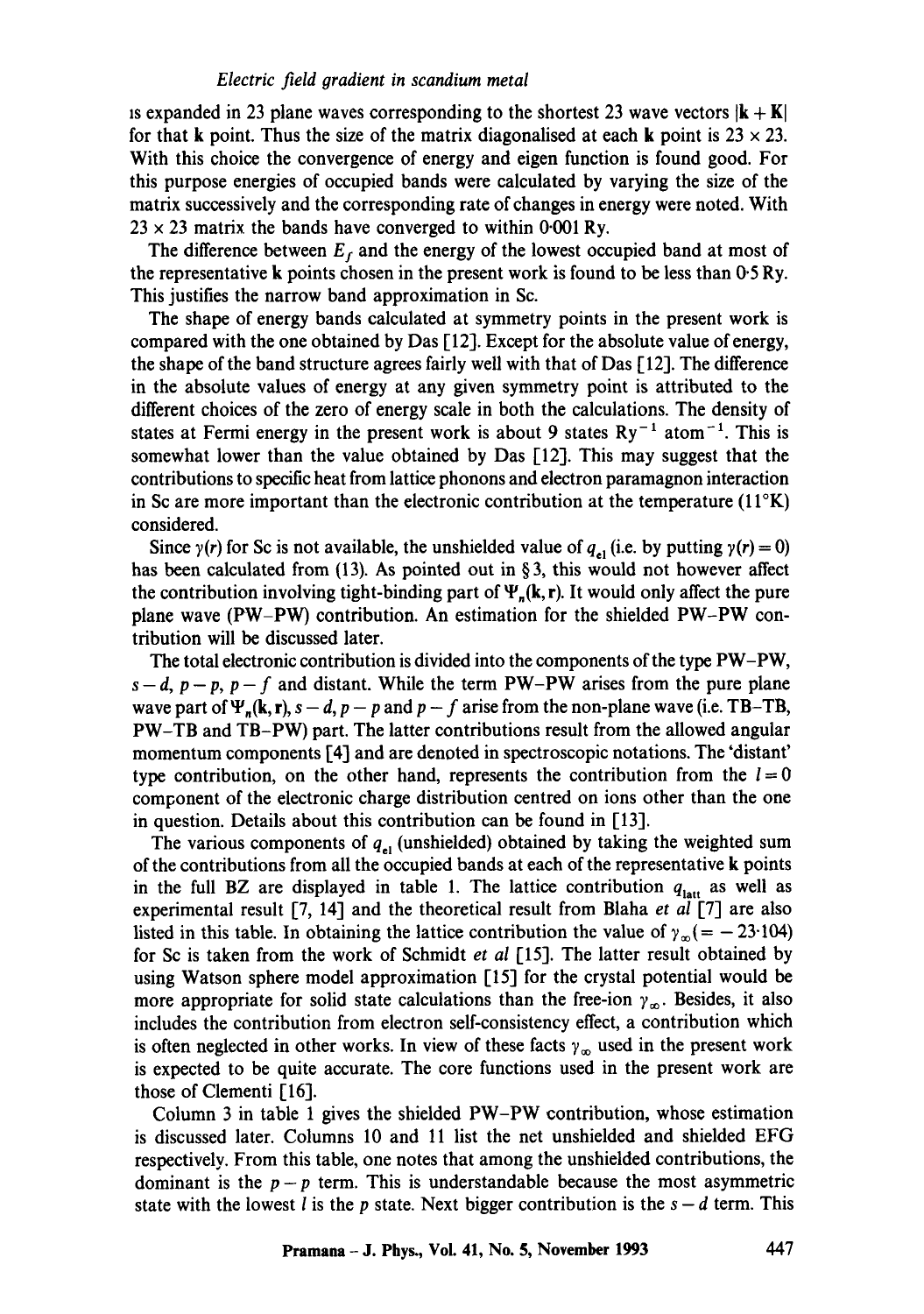|                  | Table 1. Various components of EF |   |         |             |              | G in hep scandium metal. All the EFG's are expressed in units of 10 <sup>13</sup> esu/cm <sup>3</sup> . |                          |                                                 |       |                  |             |
|------------------|-----------------------------------|---|---------|-------------|--------------|---------------------------------------------------------------------------------------------------------|--------------------------|-------------------------------------------------|-------|------------------|-------------|
|                  |                                   |   |         |             | Present work |                                                                                                         |                          |                                                 |       |                  |             |
|                  |                                   |   |         |             | $q_{\rm el}$ |                                                                                                         |                          |                                                 |       |                  |             |
|                  | PW-PW PW-PW                       |   |         |             |              |                                                                                                         |                          |                                                 |       | Other<br>work*   |             |
| $q_{\rm latt}$   | unshi-<br>elded ded               | ا | $q - q$ | $p-f$ dist. |              | Total<br>(unshi-<br>elded)                                                                              | Total<br>(shiel-<br>ded) | Net q<br>Colm. 1 + Colm. 1 +<br>Colm. 8 Colm. 9 |       | $\boldsymbol{q}$ | Expt.<br> g |
| 122.17           | $-0.63 - 7.91 - 4.72$             |   |         |             |              | $-98.83$                                                                                                | $-106-11$                | 23.34                                           | 16.06 | 32.0             | 13.0        |
| *Blaha et al [7] |                                   |   |         |             |              |                                                                                                         |                          |                                                 |       |                  |             |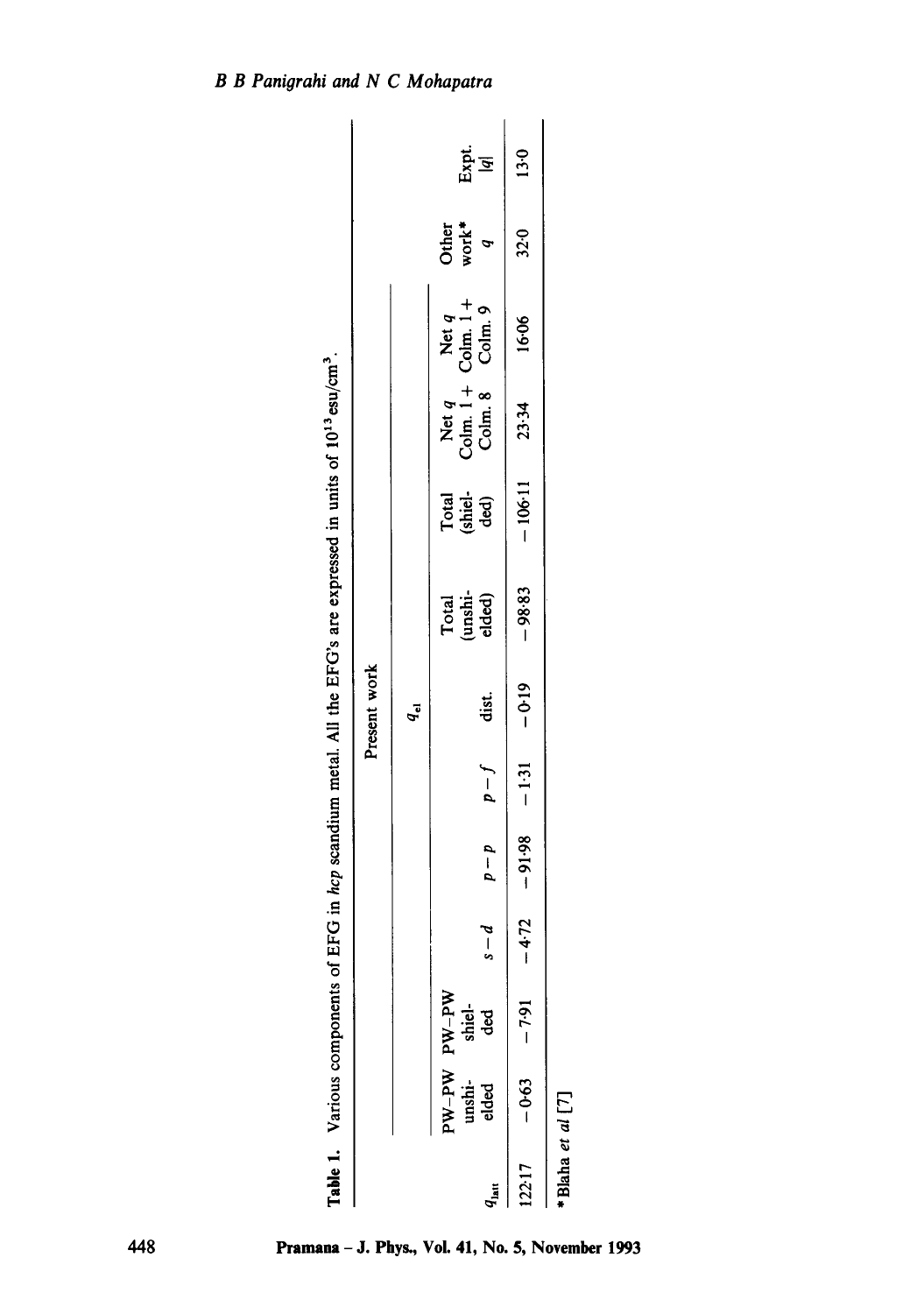arises from the s part of TB function and the d part of plane wave states. The net  $q_{el}$  is of opposite sign to  $q_{\text{latt}}$  and thus screens the latter. The net field gradient (unshielded) comes to  $23.34 \times 10^{13}$ esu/cm<sup>3</sup>.

We now wish to present the estimation for the shielded PW-PW contribution. For this purpose we refer to the Mahapatra *et al* [4] on the EFG in Cd and Zn. In their work, it was shown that the maximum shielding (antishielding) of PW-PW contribution will be by a factor  $(1 - (\gamma_{\alpha}/2))$ . This is supported by a recent calculation [17] in which free-ion  $\gamma(r)$  has been used to evaluate the shielded PW-PW contribution in Fe and Cu metals. The exact shielding factor obtained [17] for Fe and Cu are respectively 3.59 and 7.88, which are smaller than 6.6 and 9.3, the respective values of  $1-(\gamma_{\infty}/2)$  for Fe and Cu. As  $\gamma(r)$  for Sc is not available, we have assumed the shielding factor to be  $1 - (\gamma_{\infty}/2)$ . Using the latter, the shielded PW-PW contribution comes to  $-7.91 \times 10^{13}$  esu/cm<sup>3</sup> and the total electronic contribution comes to  $-106.11 \times 10^{13}$ esu/cm<sup>3</sup>. Adding  $q_{\text{last}}$  to the latter would give the net EFG equal to  $16.06 \times 10^{13}$  esu/cm<sup>3</sup> (colm. 11), which agrees quite well with experiment [7]. It is true that some inaccuracy has crept in by using the approximate shielding factor  $1 - (\gamma_{\infty}/2)$ . But surely, the exact factor cannot exceed  $1 - \gamma_{\infty}$ , the limiting value of antishielding by a distant ion. With a view to finding how much the net EFG would become if  $1-\gamma_{\infty}$  is used in place of  $1-(\gamma_{\infty}/2)$ , we have recalculated the shielded PW-PW contribution using  $1 - \gamma_{\infty}$ . This leads to a net EFG of 8.78  $\times$  10<sup>13</sup>esu/cm<sup>3</sup>. Therefore, considering the uncertainty in the shielding factor the present result may be stated to lie anywhere between  $8.78 \times 10^{13}$ esu/cm<sup>3</sup> (corresponding to shielding by  $1 - \gamma_m$ ) and  $23.34 \times 10^{13}$ esu/cm<sup>3</sup> (corresponding to no shielding). That is, the present result may be quoted as,  $q = (16.06 \pm 7.28) \times 10^{13}$ esu/cm<sup>3</sup>. It may be noted that the experimental value  $[7]$  of q falls in this range.

Now we compare the present results with those calculated by Blaha *et al* [7]. They had used the full potential linearized augmented-plane-wave procedure to calculate EFG in a number of *hcp* metals including Sc. The net EFG in their work [71 for Sc is  $+32 \times 10^{13}$  esu/cm<sup>3</sup> which differs considerably from experiment and also from the present result. The dominant term in their work is  $p-p$  as it is in the present work but with the following difference. The magnitude of  $p - p$  contribution in their work is about one-half of the present result and the sign is opposite. This may have something to do with their partitioning of core electrons into semi-core and true-core states and treating the semicore electrons (namely, 3s and  $3p$  states in Sc) as completely band states. The convergence of the band wave functions corresponding to the 3s and 3p is normally not very good unless one uses a relatively large number of basis functions. This aspect needs some re-examination. Further it seems that a factor of 2 is missing on the right hand side of (2) in their work [7]. If it is not due to typographical omission, their results would change by this factor making agreement with experiment worse.

The authors [7] of LAPW procedure claim that they have considered all charges including nuclear charges for determining the potential. It is however not clear as to whether the non-spherical nature of nuclear charge distribution has been duly taken note of in their work. If not, the quadrupole moment of nuclear charge would perturb both the true-core and semi-core states in their work to give additional contribution to EFG through Sternheimer antishielding mechanism. These contributions, particularly the ones from  $2p$  and  $3p$  states are likely to be significant. The present work does include these contributions.

Another difference one notices between the present result and those of Blaha *et al*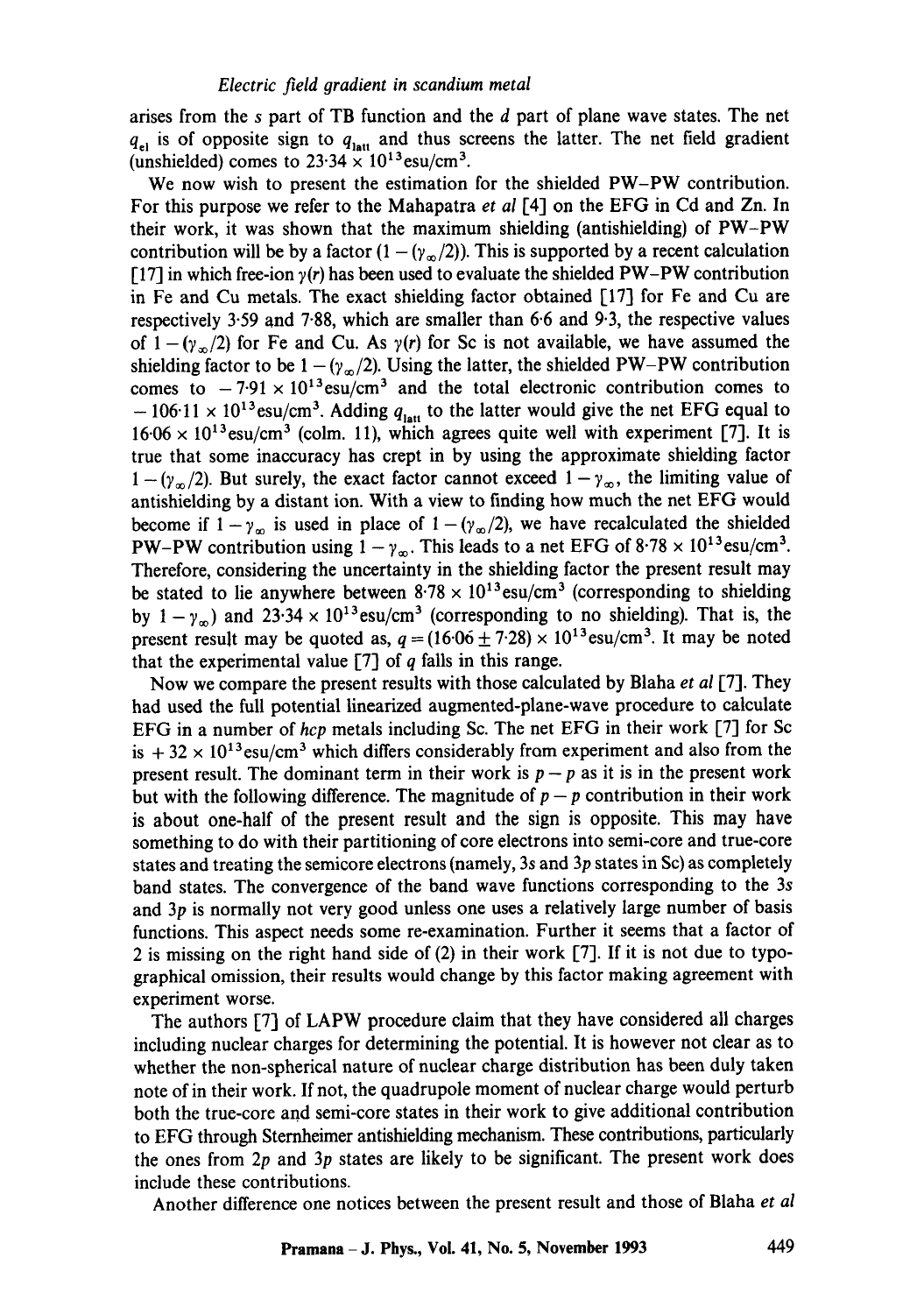# *B B Panigrahi and N C Mohapatra*

[7] is in regard to the magnitude of lattice contribution to EFG. While the latter contribution is significant in the present work, it is negligible in their work. This difference may be attributed to the different ways of partitioning the electrons in two procedures. Whereas in the present work, ls through 3p states, treated as core states, contribute to lattice EFG, in LAPW procedure, 1s through  $2p$  states, treated as true-core contribute to lattice and  $3s - 3p$ , treated as semi-core states, contribute to valence EFG. If the latter contributions  $(3s - 3p)$  in LAPW procedure are calculated in the presence of nuclear quadrupole moment (which is perhaps not done) and added to lattice EFG instead of valence, the resulting lattice contribution may not be negligible. The reason for treating 3s and 3p as core states in the present work is their small and negligible overlap on nearest neighbour atoms in Sc metal. The calculated overlap of atomic 3p orbital on nearest neighbour atom in Sc is found to be less than  $0.02\%$ . We consider this to be negligible enough to regard 3p and also 3s as non-overlapping core states.

The sign of q from experiment [14, 7] is not available. We wish to remark here that irrespective of the sign of experimental  $q$ , the present result would be more close to experiment than those of Blaha *et al* [7]. Before we conclude this section we wish to suggest the following refinements in the present theory.

1] The band wave functions be redetermined in an energy dependent model potential of the form given in (3). This would not only give more accurate  $q_{el}$  than obtained at present but also throw light on the validity of approximation leading to (5) in narrow band metals.

2] Radially dependent antishielding factor  $y(r)$  appropriate for solid state be calculated so that using the latter the shielded (PW-PW) contribution to EFG be evaluated more accurately than estimated here.

In addition, fresh attempts be made in the experimental side to determine the sign of EFG so that it would serve as a more positive yardstick to assess the accuracy of theoretical calculations.

#### 4. **Conclusions**

We conclude that by using a non-local transition metal model potential for the energy band calculations in Sc, the net EFG calculated as the sum of lattice and conduction electron contributions agrees quite well with experiment. This not only reaffirms confidence in the use of model potential for the study of such electronic properties in metals but also provides indirect support to the accuracy of point-ion approximation for the lattice contribution. Further, we hope that the present results would improve in the right direction if  $y(r)$  is used for obtaining the shielded (PW-PW) contribution.

### **References**

- [1] P Jena, S D Mahanti and T P Das, *Phys. Rev.* B7, 975 (1973)
- [2] R E Watson, A C Gossard and Y Yafet, *Phys. Rev.* 140, A375 (1965)
- [3] M Pomerantz and T P Das, *Phys. Rev.* 123, 2070 (1961)
- [4] N C Mohapatra, P C Pattnaik, M D Thompson and T P Das, *Phys. Rev.* B16, 3001 (1977)
- [5] R M Sternheimer, *Phys. Rev.* 130, 1423 (1963)
- [6] K K P Rao and N C Mohapatra, *Phys. Rev.* A24, l0 (1981)
- [7] P Blaha, K Schwartz and P H Dederichs, *Phys. Rev. B37, 2792 (1988)*
- [8] B Drittler, M Weinert, R Zeller and P H Dederichs, *Phys. Rev.* B42, 9336 (1990)